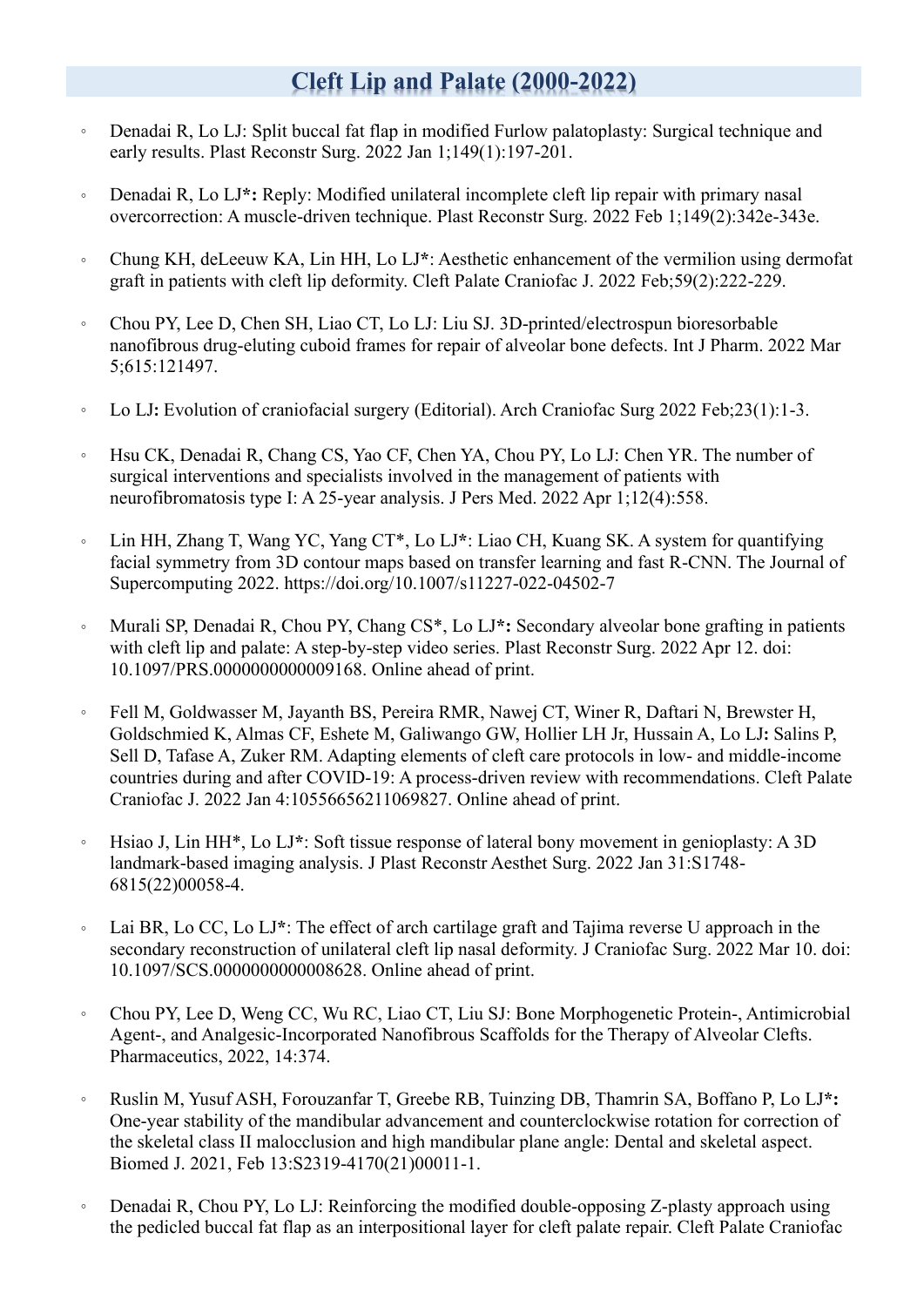J. 2021, Dec 3:10556656211064769.

- 。 Ho CT, Denadai R, Lin HH, Lo LJ: Three-Dimensional Computer-Assisted Orthognathic Surgery. Annals Of Plastic Surgery, 2021, 86:s70-s77.
- 。 Chung KH, Sato N, Chou PY, Lo LJ: An Intraoperative Rescue Procedure For The Protruding Premaxilla In The Repair Of Complete Bilateral Cleft Lip: Rapid Premaxillary Molding. Cleft Palate-Craniofacial Journal, 2021, 58:251-256.
- 。 Chung KH, Lp LJ: A Commentary On An Intraoperative Rescue Procedure For The Protruding Premaxilla In The Repair Of Complete Bilateral Cleft Lip: Rapid Premaxillary Molding. Cleft Palate-Craniofacial Journal, 2021, 58:258-259.
- 。 Denadai R, Lo LJ: Adatpting Donabedian's Structure-Process-Outcome Triad For Quality Improvement Activities In Surgical Cleft-Craniofacial Care. Journal Of Plastic Reconstructive And Aesthetic Surgery, 2021, 74:235-236.
- 。 Lin HH, Chiang WC, Yang CT, Cheng CT, Zhang TY, Lo LJ: On Construction Of Transfer Learning For Facial Symmetry Assessment Before And After Orthognathic Surgery. Computer Methods And Programs In Biomedicine, 2021, 200:105928.
- 。 Chou PY, Chou YC, Lai YH, LinYT, Lu CJ, Liu SJ: Fabrication Of Drug-Eluting Nano-Hydroxylapatite Filled Polycaprolactone Nanocomposites Using Solution-Extrusion 3D Printing Technique. Polymers, 2021, 13:318.
- 。 Lin YY, Denadai R, Chou PY, Yao CF, Chen YA, Wang PF, Lin CH, Chen YR: Impact Of The Different Types Of Le Fort I Maxillary Surgical Movement On Nasal Width Changes: A Photogrammetric Analysis. Annals Of Plastic Surgery, 2021, 86:S64-S69.
- 。 Chuang KD, Denadai R,, Yung CH, Chou PY, Chen YR: Long-Term Photogrammetric And Panel Assessment - Based Outcome Study Of Staged Reconstructive Approach For Hypertelorism Correction. Annals Of Plastic Surgery, 2021, 86:S52-S57.
- Denadai R, Chou PY, Pascasio DC, Lo LJ: Modified Unilateral Incomplete Cleft Lip Repair With Primary Nasal Overcorrection: A Muscle-Driven Technique. Plastic And Reconstructive Surgery, 2021, 147:700-705.
- 。 Ramamurthi A, Hallac RR, Chou PY, Kenyon L, Derderian CA: Three-Dimensional Treatment Outcomes of a Virtual Helmet Design Protocol for Sagittal Strip Craniectomy. Plastic And Reconstructive Surgery, 2021, 147:436-443.
- 。 Denadai R, Chou PY, Lin YY, Yao CF, Chen YA, Huang CS, Lo LJ, Chen YR: Type of Maxillary Segment Mobilization Affects Three-Dimensional Nasal Morphology. Journal Of Plastic Reconstructive And Aesthetic Surgery, 2021, 74:592-604.
- 。 Chen YH, Liao YF, Chang FCS, Lu TC, Chen PKT: Patient Satisfaction And Quality Of Life After Orthodontic Treatment For Cleft Lip And Palate Deformity. Clinical Oral Investigations, 2021, 25(9):5521-5529.
- 。 Bori, Lin CH, Chen YA, Ko EWC: Accuracy Of Mandible-First Versus Maxilla-First Approach And Of Thick Versus Thin Splints For Skeletal Position After Two-Jaw Orthognathic Surgery. Plastic And Reconstructive Surgery, 2021, 147:421-431.
- 。 Tango I, Bhandari K, Yao CF, Liu AWC, Chen PKT, Lu TC: Unilateral Cleft Lip Repair Using The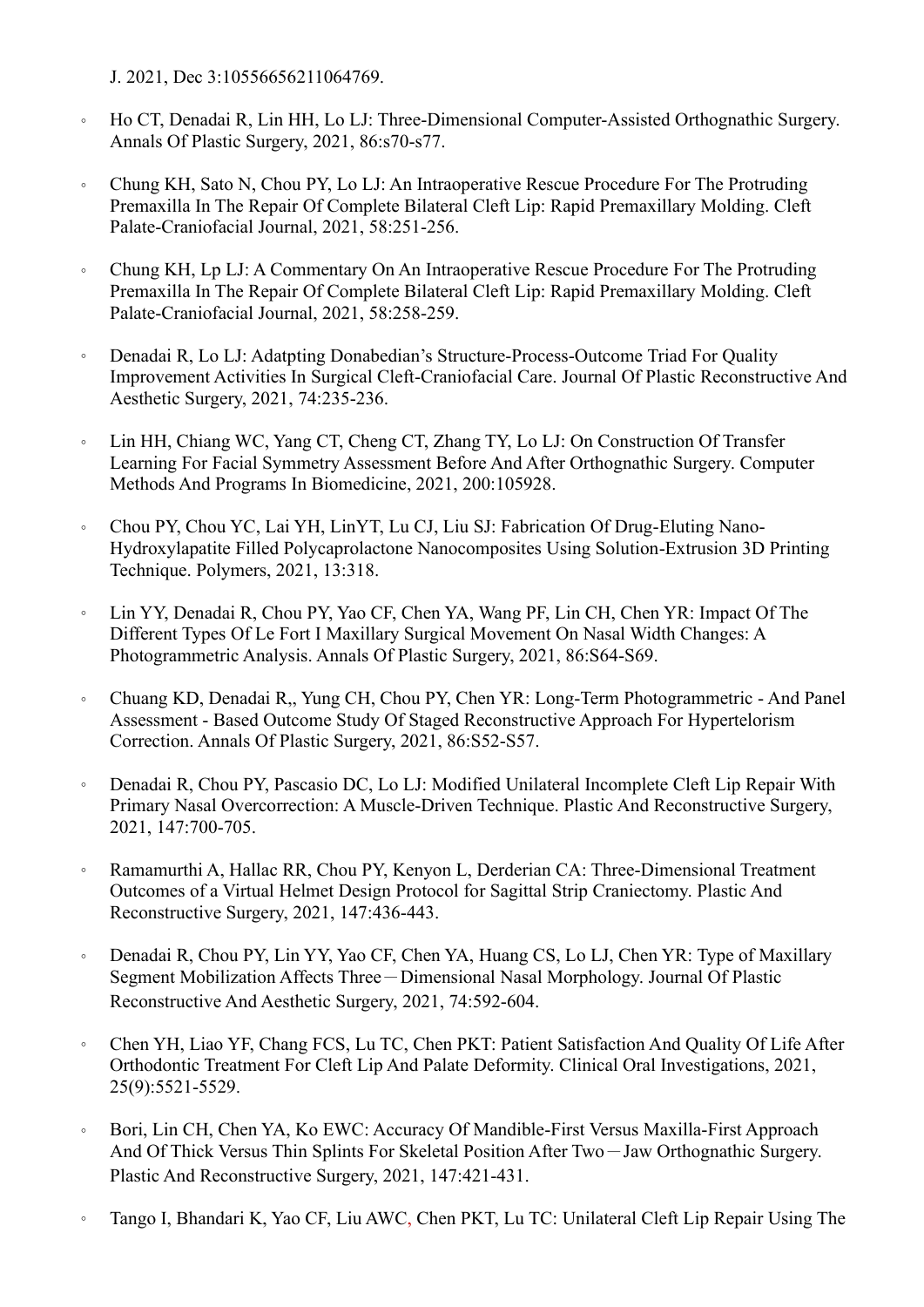Chang Gung Technique: An Outcome Analysis. Annals Of Plastic Surgery, 2021, 86:S41-S45.

- 。 Yao CF, Bhandari K, Lee MC, Chen PKT, Lu TC: Videofluoroscopic Findings As Predictors of Velopharyngeal Insufficiency After Orthognathic Surgery In Patients With Cleft Lip And Palate. Annals Of Plastic Surgery, 2021, 86:S46-S51.
- 。 Lonic D, Hsiao YC, Huang JJ, Chang CS, Chen JP, Denadai R, Bosselmann T, Kehrer A, Pranti L, Lo LJ, Chen YR: Diced Cartilage Rhinoplasty for Cleft Nose Deformities: Determining The Flexibility of The Cartilage Framework. Annals of Plastic Surgery, 2021, 86:S282-S286.

Chou PY, Denadai R, Lo LJ, Chen YR: Simultaneous Midface Advancement And Orthognathic Surgery: A Powerful Technique For Managing Midface Hypoplasia And Malocclusion. Plastic & Reconstructive Surgery, 2021, 147:1074e-1075e.

- 。 Lin CL, Chen YA, Yao CF, Chang CS, Liao YF, Chen YR: Comparative Stability And Outcomes of Two Surgical Approaches For Correction Of Class III Asymmetry With Lip or Occlusal Cant. Clinical Oral Investigations, 2021, 25:5449-5462.
- 。 Peng SP, Ko EWC, Lin CH, Ho CY: Hemimandibular Hyperplasia Treated By Orthognathic Surgery And Condylectomy In A Young Woman. Taiwanese Journal Of Orthodontics, 2021, 33:77- 84.
- 。 Lo LJ,Yang CT, Ho CT, Liao CH, Lin HH: Automatic Assessment Of 3-Dimensional Facial Soft Tissue Symmetry Before And After Orthognathic Surgery Using A Machine Learning Model: A Preliminary Experience • . Annals Of Plastic Surgery, 2021, 86:S224-S228.
- 。 Wang PF, Pascasio DC, Kwon SH, Chen SH, Chou PY, Yao CF, Chen YA, Lin CH, Chen YR: The Effect of Absorbable And Non-Absorbable Sutures on Nasal Width Following Cinch Sutures In Orthognathic Surgery. Symmetry-Basel, 2021, 13:1495.
- 。 Lonic D, Hsiao YC, Huang JJ, Chang CS, Chen JP, Heidekrueger PI, Kehrer A, Prantl L, Lo LJ Chen YR: Simultaneous Fat Injection For Nasal Contouring In Orthognathic Patients. Cleft Palate-Craniofacial Journal, 2021, epub.
- 。 Khoo LS, Hsiao YC, Huang JJ, Chang FCS, Wang YC, Liao YF, Chen ZC, Lo LJ, Chen JP, Chen YR: Simultaneous Orthognathic Surgery With Asian Double Eyelid Suture Blepharoplasty. Journal of Craniofacial Surgery, 2021, 32(8):2592-2596.
- 。 Denadai R, Chou PY, Yao CF, Chen YA, Lin YY, Huang DCS, Lo LJ, Chen YR: Effect of Le Fort I Maxillary Repositioning On Three-Dimensional Nasal Tip Rotation: A Comparative Study With Implication For The Asian Nose. Plastic & Reconstructive Surgery, 2021, 147:903-914.
- 。 Liu CSW, Hsiao YC, Huang JJ, Chang FCS, Lo LJ, Chen PKT, Chen YR: Reply: Secondary Unilateral Cleft Rhinoplasty Using Natural Curvature Of Rib Cartilage As Alar Rim Graft: A Three-Dimensional Evaluation Of Long-Term Results. Plastic And Reconstructive Surgery, 2021, 147:705e-707e.
- 。 Lin CH, Chin WC, Huang YS, Chen YR, Tan PWW, Chen JYJ, Yu NW, Wang CH, Chou PY: Short-Term and Long-Term Psychological Impact And Quality Of Life Of Patients Undergoing Orthognathic Surgery. Biometrical Journal, 2021, epub.
- 。 Huang YS, Chin WC, Yao CF, Chen YA, Tang I, Chen YR, Lin CH: Sleep, Distressed Appearance, and Quality of Life Relate to Satisfaction with Orthognathic Surgery. International Journal of Environmental Research And Public H, 2021, 18:11253.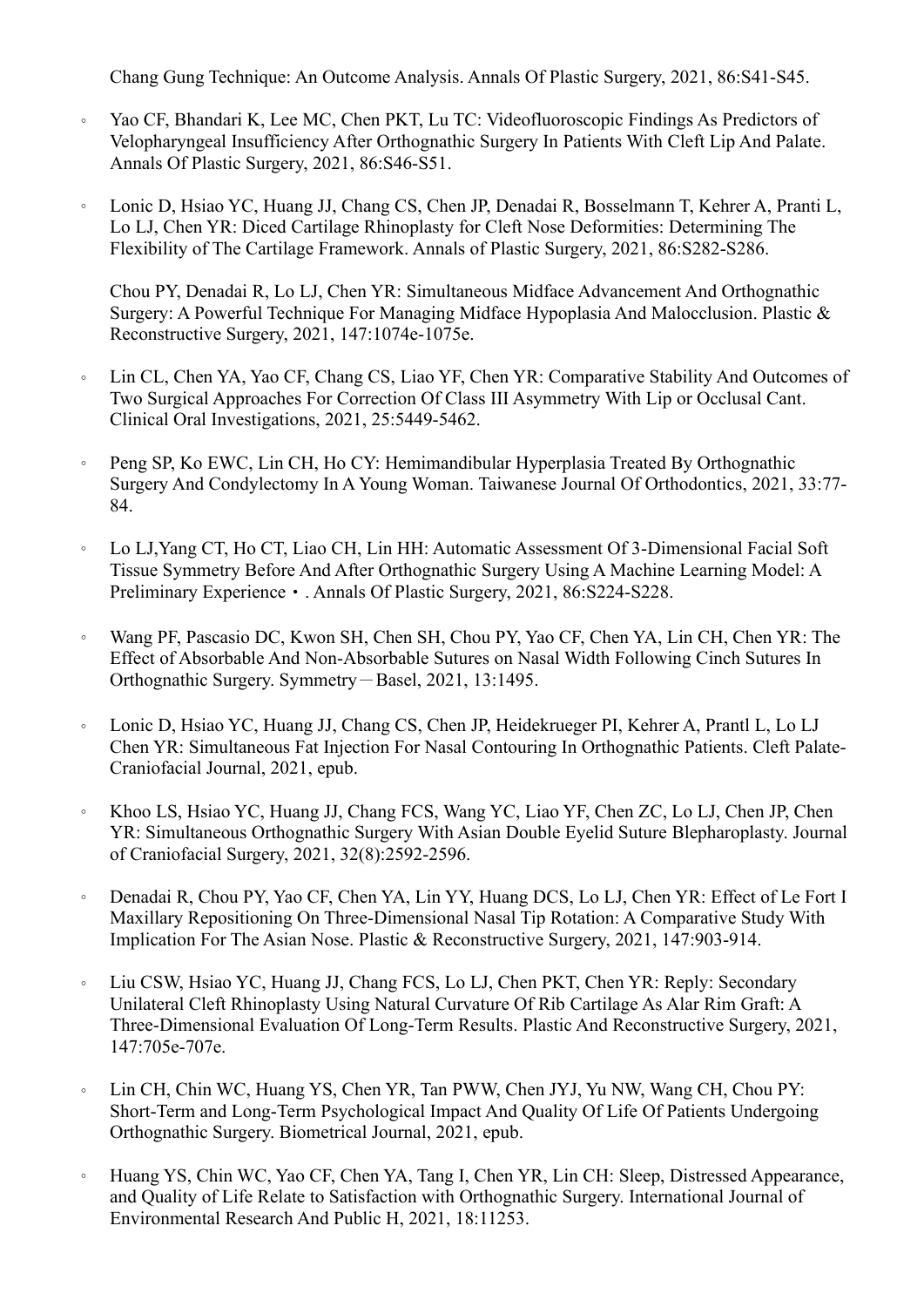- 。 Vamvanij N, Chinpaisarn C, Denadai R, Seo HJ, Pai BCJ, Lin HH, Lo LJ: Maintaining the Space Between the the Mandibular Ramus Segments During Bilateral Sagittal Split Osteotomy Does Not Influence The Stability. Journal Of The Formosan Medical Association, 2021, 120:1768-1776.
- 。 Ho CT, Lai HS, Lin HH, Lo LJ, Denadai R: Check Soft Tissue Prediction In Cleft Orthognathic Surgeryl: A 3D Computer-Assisted Investigation with Comparative Analysis. Journal of Plastic Reconstructive and Aesthetic Surgery, 2021, 74:2683-2693.
- 。 Chen PR, Lin YC, Pai BCJ, Tseng HJ, Lo LJ, Chou PY: Progressive Comparison Of Density Assessment Of Alveolar Bone Graft In Patients With Unilateral And Bilateral Cleft. Journal of Clinical Medicine, 2021, 10:5143.
- 。 Ho CT, Lai HS, Lin HH, Denadai R Lo LJ: Outcome of Full Digital Workflow For Orthognathic Surgery Planning In The Treatment Of Asymmetric Skeletal Class III Deformity. Journal Of The Formosan Medical Association, 2021, 120:2100-2112.
- 。 Denadai R, Wallace CG, Chou PY, Lo LJ, Chen YR, Chang CS: Refining Orthognathic Surgery Results By Synchronous Cheek Fat Compartment Augmentation With Fat Grafting In Adult Females with Class III Skeletal Profiles. Plastic and Reconstructive Surgery, 2021, 148:1350-1356.
- 。 Chung KH, Lo LJ: Strategic Management of The Minor-Form And Microform Cleft Lip: A Long-Term Outcome Assessment. Journal of Plastic Reconstructive & Aesthetic Surgery, 2021, 74:828- 838.
- 。 CH Lin,WC Chin, YS Huang , PF Wang, K Li, P Pirelli, YH Chen, C Guilleminault: Objective and subjective long term outcome of maxillomandibular advancement in obstructive sleep apnea. Sleep Medicine, 2020, 74:289-296.
- 。 FCS Chang, CG Wallace, YC Hsiao, JJ Huang, CSW Liu, ZC Chen, PKT Chen, JP Chen, YR Chen: Long-term comparison study of philtral ridge morphology with two different techniques of philtral reconstruction. International Journal of Oral and Maxillofacial Surgery, 2020, 20:30031.
- 。 PY Chou,YH Hsieh, CH Lin: Necrotizing Fasciitis Of The Entire Head And Neck: Literature Review And Case Report. Biomed J. 2020, 43:94-98.
- 。 CF Yao, R Denadai, DCG Pascasio, YC Chen, YR Chen: The Medial Subcoronoid Process Region as a Novel Source of Bone Grafts in Orthognathic Surgery and Genioplasty. J Craniofac Surg. 2020, 31(2):564-567.
- 。 YT Wang, YT Wang, CH Chen, PF Wang, CT Chen, CL Lin: Design of a Metal 3D Printing Patient-Specific Repairing Thin Implant for Zygomaticomaxillary Complex Bone Fracture Based on Buttress Theory Using Finite Element Analysis. Appl. Sci. 2020, 10(14):4738.
- 。 YY Chu, FCS Chang, TC Lu, CH Lee, PKT Chen: Surgical Outcomes of Secondary Alveolar Bone Grafting and Extensive Gingivoperiosteoplasty Performed at Mixed Dentition Stage in Unilateral Complete Cleft Lip and Palate. J Clin Med, 2020, 9:576.
- 。 CI Yen, CJ Chang, FCS Chang, HC Chen, MH Chien, YC Hsiao: Laser hair removal following forehead flap for nasal reconstruction. Lasers Med Sci, 2020, 35(7):1549-1554.
- 。 HY Hsiao, CM Cheng, SW Kao, JW Liu, FCS Chang, LHarhaus, JJ Huang: The efect of bone inhibitors on periosteum-guided cartilage regeneration. Scientific Reports, 2020, 10:8372-X.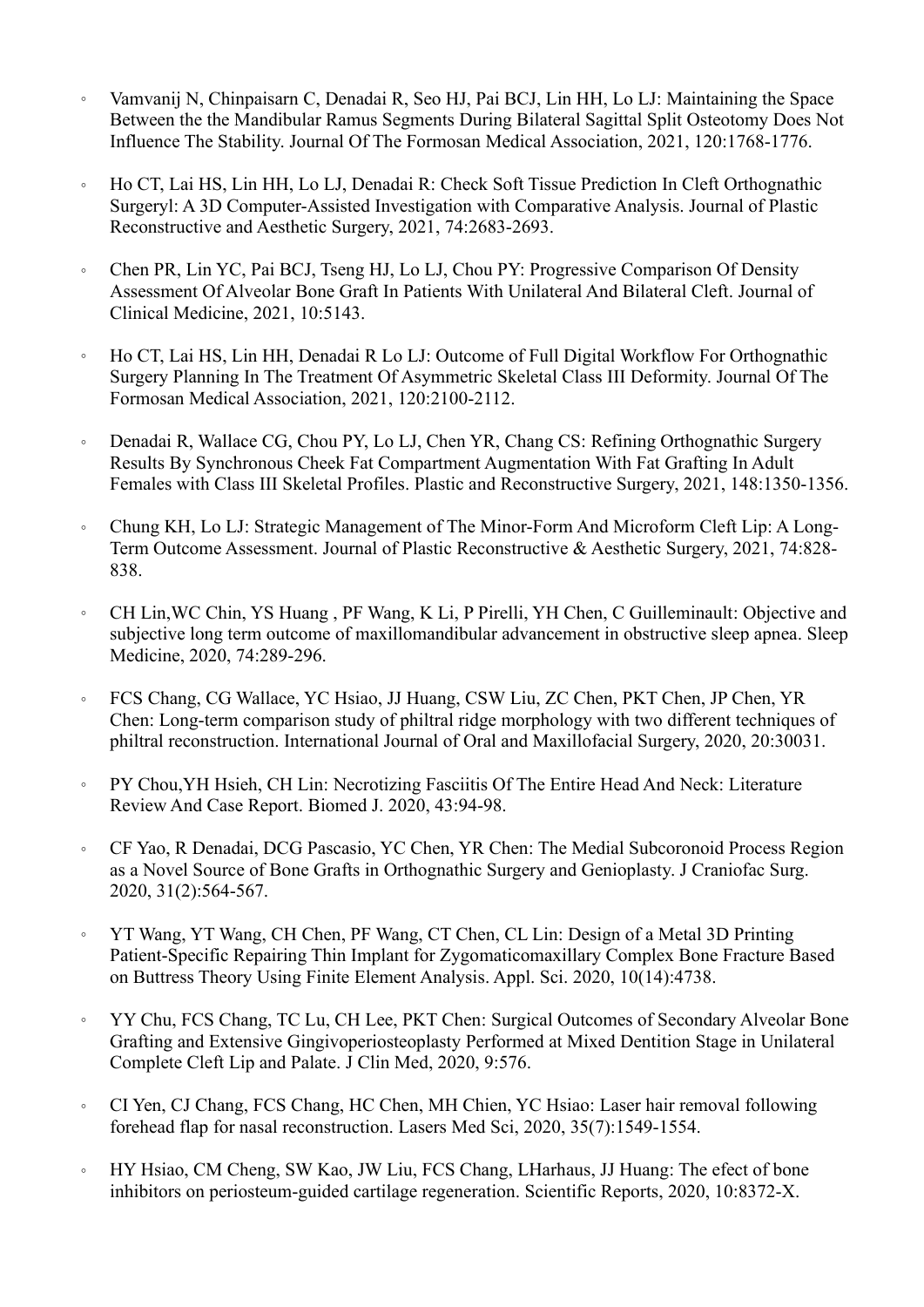- 。 YS Huang,WC Chin, C Guilleminault, KC Chu, CH Lin, HY Li: Inflammatory Factors: Nonobese Pediatric Obstructive Sleep Apnea and Adenotonsillectomy. J Clin Med, 2020, 9:1028-1028.
- 。 YF Liao,YA Chen, YC Chen, YR Chen: Outcomes of conventional versus virtual surgical planning of orthognathic surgery using surgery-first approach for class III asymmetry. Clin Oral Investig., 2020, 24:1509-1516.
- 。 W Titiroongruang,YF Liao, YA Chen, CF Yao, YR Chen: A new 3D analysis on displacement of proximal segment after bilateral sagittal split osteotomy for class III asymmetry. Clin Oral Investig., 2020, 24(10):3641-3651.
- 。 Denadai R, Lo LJ: Current state of art in fat grafting: Paradigm shift in surgical techniques and refinements in cleft and craniofacial reconstruction. Curr Opin Otolaryngol Head Neck Surg., 2020,28(4):263-271..
- 。 Denadai R, Lo LJ: Patient-reported outcome measures as driving elements toward value-based patient-centered care for cleft-craniofacial conditions: A call for multidisciplinary-based action. J Formos Med Assoc, 2020, 119(12):1728-1730.
- 。 Denadai R, Chen YR, Lo LJ: Three-dimensional computer-assisted single-splint two-jaw cleft orthognathic surgery: Toward patient-centered surgical rationale.. Cleft Palate Craniofac J. 2020, 57(12):1428-1433.
- Lin HH, Denadai R, Sato N, Hung YT, Pai BCJ, Lo LJ: Avoiding inferior alveolar nerve injury during osseous genioplasty: A guide of safe zone by 3-dimensional virtual imaging study. Plast Reconstr Surg, 2020, 146(4):847-858.
- 。 R Hallac, N Thrikutam, PY Chou, R Huang, JR Seaward, AA Kane: Kinematic Analysis of Smiles in the Healthy Pediatric Population Using 3-Dimensional Motion Capture.. Cleft Palate Craniofac J. 2020, 57(4) 430-437.
- 。 FY Hsu, BR Lai, HH Lin, HC Chen, CT Chen, PY Chou: Optimizing Outcome of Secondary Traumatic Craniofacial Deformity Using Virtual Planning, Three-Dimensional Printing, and Intraoperative Navigation. The Journal of Taiwan Society of Plastic Surgery, 2020, 29(1):45-53.
- 。 Denadai R, Chou PY, Bergonzani M, Sato N, Yun C, Lo LJ\*.: A comparative study evaluating speech outcomes in classic versus occult submucous cleft palate using a primary Furlow palatoplasty technique. 2020, Plast Reconstr Surg, 146(3):589-598.
- 。 Denadai R, Pai BCJ, Sato N, Lonic D, Chou PY, Lo LJ: Bilateral complete cleft lip repair: A stepby-step video series. Plast Reconstr Surg, 2020, 146(6):1352-1356.
- 。 FYu Hsu, ADC Chuang, PY Chou, DCH Huang, YR Chen: Correction of Severe Congenital Facial Asymmetry with Malocclusion Using Two-Jaw Surgery with Computer - Assisted Simulation. The Journal of Taiwan Society of Plastic Surgery, 2020, 29(3):228-240.
- 。 R Denadai, HJ Seo, N Sato, DCG Pascasio, PY Chou: Virtual Consultations for Cleft-Craniofacial Conditions Amid the COVID-19 Pandemic and Beyond. J Craniofac Surg., 2020, 31(8):e808-e809.
- 。 Seo HJ, Denadai R, Pai BCJ, Lo LJ\*. Digital occlusion setup is quantitatively comparable to the conventional dental model approach: Characteristics and guidelines for orthognathic surgery for patients with unilateral cleft lip/palate. Ann Plast Surg. 2020, Aug;85(2):171-179.
- 。 Denadai R, Chou PY, Jung SY, Sato N, Pascasio DC, Lo LJ\*. A surgical and educational video of the inferior turbinate mucosal flap for the nasal floor and intraoral reconstruction in unilateral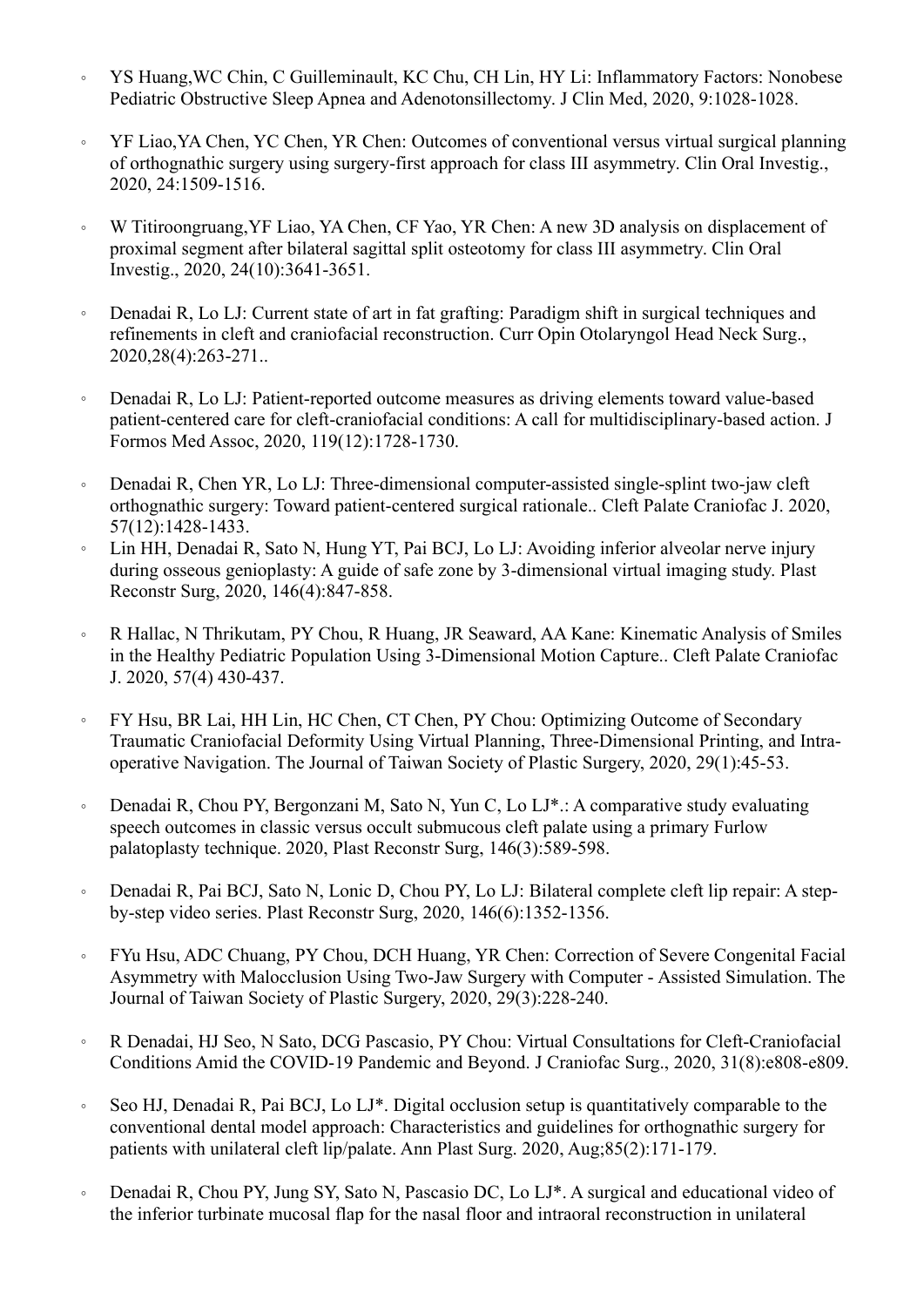complete cleft lip repair. Cleft Palate Craniofac J. 2020, Aug;57(8):1045-1050.

- Denadai R, Lo LJ. Teleconsultation-mediated nasoalveolar molding therapy for babies with cleft lip/palate during the COVID-19 outbreak: Implementing change at pandemic speed. J Plast Reconstr Aesthet Surg. 2020, Jul;73(7):1357-1404.
- 。 Denadai R, Lo LJ. Building a virtuous cycle of surgical cleft-craniofacial care by combining surgeon centered outcome and patient reported outcome measures. J Plast Reconstr Aesthet Surg. 2020, Jun;73(6):1174-1205.
- 。 Wu-Chou YH, Chen P, Lu YC, Lin YT, Chang HF, Lo LJ. The SNP rs560426 within ABCA4- ARHGAP29 locus and the risk for nonsyndromic oral clefts. Cleft Palate Craniofac J. 2020, Jun;57(6):671-677.
- 。 Denadai R, Chou PY, Pai BCJ, Chen C, Lin HH, Lin CCH, Huang CS, Chen YR, Lo LJ\*. Skeletofacial reconstruction of cleft-related deformities: Four decades of evolving cleft care. Ann Plast Surg 2020, 85:3-11.
- 。 Denadai R, Pai BCJ, Lo LJ\*. Balancing the dental occlusion and facial aesthetic features in cleft orthognathic surgery: Patient-centered concept for computer-aided planning. Biomed J. 2020, 43:143-145.
- 。 Denadai R, Lo LJ\*. Toward reducing the surgical burden of care: Modern longitudinal lifechanging concept in cleft care. J Formos Med Assoc. 2020, 119: 1013-1015.
- 。 Seo HJ, Denadai R, Vamanij N, Chinpaisarn C, Lo LJ\*. Primary rhinoplasty does not interfere with the nasal growth: A long-term three-dimensional morphometric outcome study in patients with unilateral cleft. Plast Reconstr Surg. 2020, May;145(5):1223-1236.
- 。 Denadai R, Lo LJ\*. Paradigm shift in skeletofacial reconstruction: Changing traditional cleft care. Plast Reconstr Surg. 2020, Apr;145(4):886e-889e.
- 。 Denadai R, Chou PY, Su YY, Lin HH, Ho CT, Lo LJ\*. The impact of orthognathic surgery on the facial appearance and age perception of patients presenting skeletal class III deformity: An outcome study using the FACE-Q report and surgical professional-based panel assessment. Plast Reconstr Surg. 2020, Apr;145(4):1035-1046.
- 。 Su YY, Denadai R, Ho CT, Lai BR, Lo LJ\*. Measuring patient-reported outcomes in orthognathic surgery: Linguistic and psychometric validation of the Mandarin Chinese version of FACE-Q instrument. Biomed J. 2020, Feb;43(1):62-73.
- 。 Jung SY, Chung KH, Chang SY, Ohrmman D, Lim E, Lo LJ\*. A new technique for perioral muscle reconstruction and lip lengthening in complete unilateral cleft lip. J Plast Reconstr Aesthet Surg. 2020, Apr;73(4):749-757.
- 。 Denadai R, Chou PY, Seo HJ, Lonic D, Lin HH, Pai BCJ, Lo LJ\*. Patient- and 3D morphometrybased nose outcomes after skeletofacial reconstruction. Sci Rep. 2020, Mar 6;10(1):4246.
- 。 Liu CS, Hsiao YC, Huang JJ, Chen JP, Pascasio D, Chang CS, Lo LJ, Chen PK, Chen YR, Ku PK. Secondary unilateral cleft rhinoplasty utilizing natural curvature of rib cartilage as alar rim graft: A 3 dimensional evaluation of long term results. Plast Reconstr Surg. 2020, Mar;145(3):775-779.
- 。 Vamvanij N, Chen ZC, Lo LJ\*. Patients with cleft lip and palate associated with intraoral fibrous bands: A report of 3 cases and review of literature. Cleft Palate Craniofac J. 2020, Mar;57(3):389-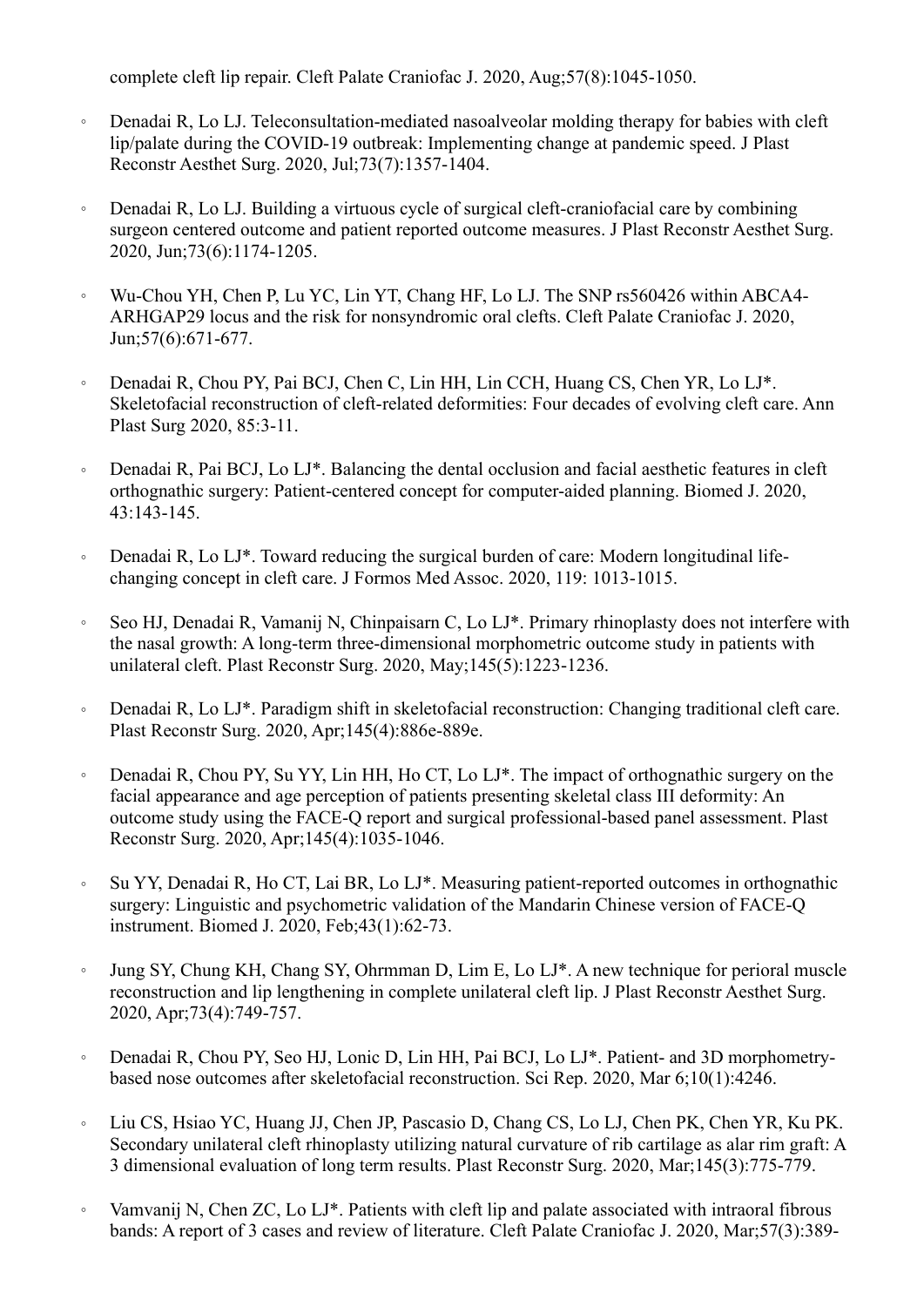## 394.

- Hsu PJ, Denadai R. Pai BCJ, Lin HH\*, Lo LJ\*. Outcome of facial contour asymmetry after conventional two-dimensional versus computer-assisted three-dimensional planning in cleft orthognathic surgery. Scientific Reports 2020, Feb 11;10(1):2346.
- 。 Lai HC, Denadai R, Ho CT, Lin HH\*, Lo LJ\*. Effect of Le Fort I maxillary advancement and clockwise rotation on the anteromedial cheek soft tissue change in patients with skeletal class III pattern and midface deficiency: A 3D imaging-based prediction study. J Clin Med. 2020, Jan 18;9(1). pii: E262.
- 。 Wang RH, Ho CT, Lin HH, Lo LJ\*. Three-dimensional cephalometry for orthognathic planning: Normative data and analyses. J Formos Med Assoc. 2020, Jan;119(1 Pt 2):191-203.
- Denadai R, Seo HJ, Lo LJ\*. Persistent symptomatic anterior oronasal fistulae in patients with Veau type III and IV clefts: A therapeutic protocol and outcomes. J Plast Reconstr Aesthet Surg. 2020, Jan;73(1):126-133.
- Lo LJ, Yamaguchi K, Niu LS, Liao CH, Lin HH. Fat grafting in patients with extensive unilateral facial deficiency: 3D computer-assisted planning, implementation and outcome assessment. Ann Plast Surg. 2020, Jan;84(1S Suppl 1):S94-S99.
- 。 Chou PY, Denadai R, Yao CF, Chen YA, Chang CS, Lin CH, Liao YF, Liou JW, Ko WC, Lo LJ, Huang CS, Chen YR. History and evolution of orthognathic surgery at Chang Gung Craniofacial Center: Lessons learned from 35-year experience. Ann Plast Surg. 2020, Jan;84(1S Suppl 1):S60-S68.
- Jung SY, Lo LJ<sup>\*</sup>. Dissection in the pyramidal space for effective relief of tension in cleft palate repair. Ann Plast Surg. 2020, Jan;84: S54–S59.
- 。 Lo LJ. Evolution and current state-of-art of cleft care in Chang Gung craniofacial center: The legacy of Dr. M. Samuel Noordhoff. Ann Plast Surg 2020, 84:S5-S10.
- 。 Liu BC, Lee IC, Lo LJ, Ko EWC. Investigate the oral health impact and quality of life on patients with malocclusion of different treatment needs. Biomed J 2019, Dec;42(6):422-429.
- 。 Hsu CK, Hallac RR, Denadai R, Wang SW, Kane AA, Lo LJ, Chou PY. Quantifying normal head form and craniofacial asymmetry of elementary school students in Taiwan. J Plast Reconstr Aesthet Surg. 2019, Dec;72(12):2033-2040.
- 。 Seo HJ, Denadai R, Pascasio DCG, Lo LJ\*. Modified double-opposing Z-plasty for patients with Veau I cleft palate: Are lateral relaxing incisions necessary? Medicine 2019, 98:50(e18392)
- 。 Seo HJ, Denadai R, Pai CJ\*, Lo LJ\*. Modern surgery-first approach concept in cleft orthognathic surgery: A 3D quantitative outcome study of surgical occlusion setup with comparative analysis. J Clin Med. 2019, Dec 2;8(12). pii: E2116.
- 。 Ho CT, Denadai R, Lai HC, Lo LJ, Lin HH\*. Computer-aided planning in orthognathic surgery: A comparative study with establishment of Burstone analysis-derived 3D norms. J Clin Med. 2019, Dec 2;8(12). pii: E2106.
- 。 Denadai R, Tu JC, Tsai YR, Tsai YN, Hsieh EY, Pai BC, Chen CH, Kane AA, Lo LJ, Chou PY. Workflow and strategies for recruitment and retention in longitudinal 3D craniofacial imaging study. Int J Environ Res Public Health. 2019, Nov 12;16(22). pii: E4438.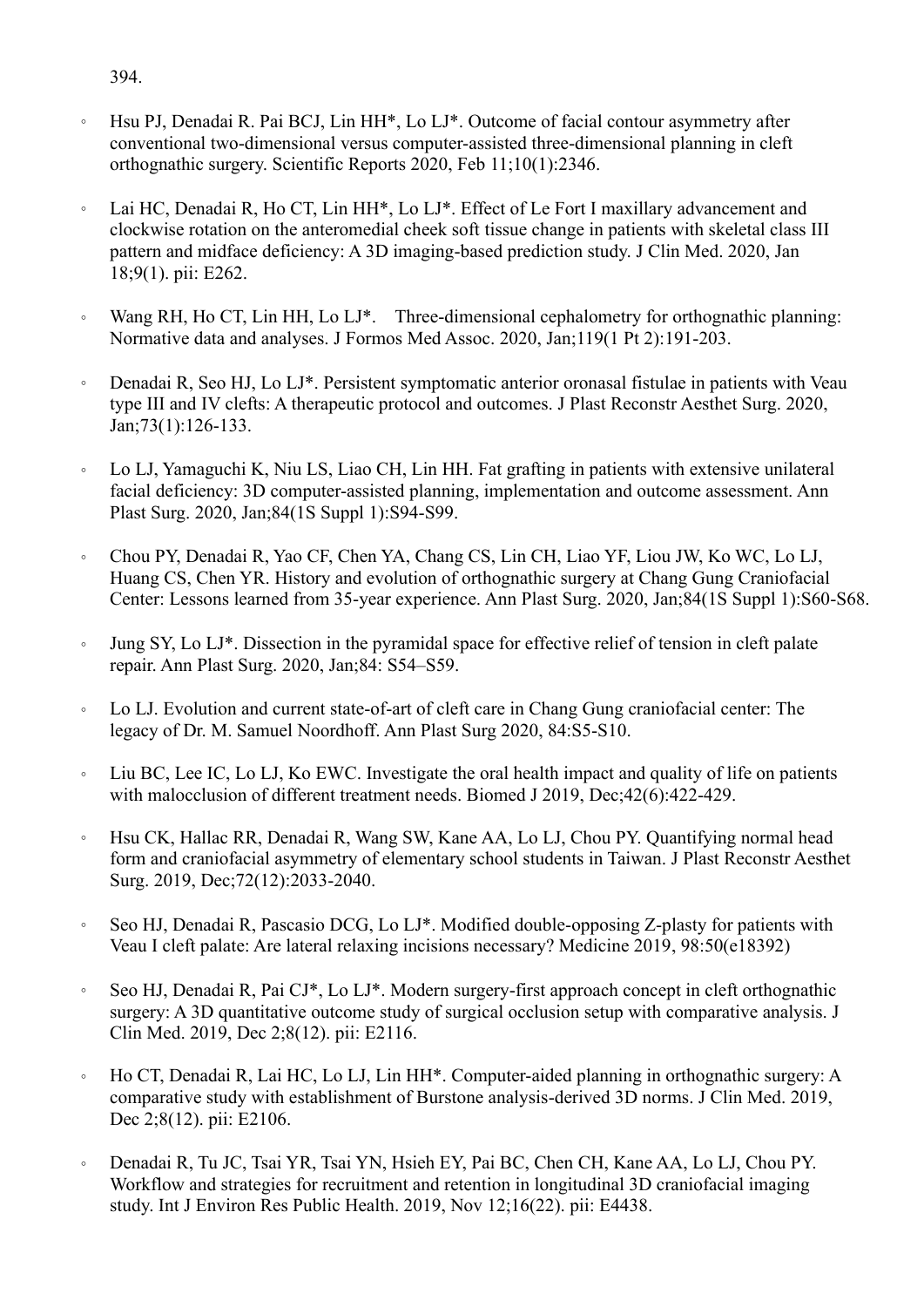- 。 Chou PY, Denadai R, Chen C, Pai BCJ, Hsu KH, Chang CT, Pascasio D, Lin JA, Chen YR, Lo LJ\*. Comparison of orthognathic surgery outcomes between patients with and without underlying highrisk conditions: A multidisciplinary team-based approach and practical guidelines. J Clin Med. 2019, Oct 23;8(11). pii: E1760.
- 。 Denadai R, Lo LJ\*. In memory of Dr. M. Samuel Noordhoff: Leadership, vision, and contribution in pursuing excellence in plastic surgery and cleft-craniofacial care. Indian J Plast Surg. 2019, May; 52(2): 148-152.
- 。 Wu TY, Denadai R, Lin HH, Ho CT\*, Lo LJ\*. The outcome of skeletofacial reconstruction with mandibular rotation for management of asymmetric skeletal class III deformity: A threedimensional computer-assisted investigation. Scientific Reports 2019, Sep 16;9(1):13337.
- 。 Chou PY, Denadai R, Hallac RR, Dumrongwongsiri S, Hsieh WC, Pai BCJ, Lo LJ\*. Comparative volume analysis of alveolar defects by 3D simulation. J Clin Med. 2019, Sep 6;8(9). pii: E1401.
- 。 Ke CY, Mei HH, Wong FH\*, Lo LJ\*. IRF6 and TAK1 coordinately promote the activation of HIPK2 to stimulate apoptosis during palate fusion. Sci Signal. 2019, Aug 6;12(593). pii: eaav7666.
- 。 Dumrongwongsiri S, Lin HH, Niu LS, Lo LJ\*. Customized 3D printing spacers for bone positioning in orthognathic surgery for correction and prevention of facial asymmetry. Plast Reconstr Surg 2019, Aug;144(2):246e-251e.
- 。 Yen CI, Zelken JA, Chang CS, Lo LJ, Yang JY, Chuang SS, Araniego CA, Hsiao YC. Computeraided design and three-dimensional printing improves symmetry in heminasal reconstruction outcomes. J Plast Reconstr Aesthet Surg. 2019, Jul;72(7):1198-1206.
- 。 Denadai R, Chou PY, Su YY, Lo CC, Lin HH, Ho CT, Lo LJ\*. Facial appearance and psychosocial features in orthognathic surgery: A FACE-Q- and 3D facial image-based comparative study of patient-, clinician-, and lay observer-reported outcomes. J Clin Med. 2019, Jun 25;8(6). pii: E909.
- 。 Chou PY, Denadai R, Chen SH, Jung TH, Hsu CK, Wang SW, Hallac R, Chen CH, Kane AA, Lo LJ\*. Identifying three-dimensional facial fluctuating asymmetry in normal pediatric individuals: A panel assessment outcome study of clinicians and observers. J Clin Med. 2019, May 10;8(5). pii: E648.
- 。 Seo HJ, Denadai R, Lo LJ\*. Long-term nasal growth after primary rhinoplasty for bilateral cleft lip nose deformity: A three-dimensional photogrammetric study with comparative analysis. J Clin Med. 2019, May 1;8(5). pii: E602.
- 。 Ho CT, Lin HH, Lo LJ\*. Intraoral scanning and setting up the digital final occlusion in 3D planning of orthognathic surgery: Its comparison with the dental model approach. Plast Reconstr Surg. 2019, May; 143(5):1027e-1036e.
- 。 Wu-Chou YH, Lu YC, Chen KTP, Chang HF, Lin YT, Lo LJ. Association studies between regulatory regions of IRF6/TP63 genes and nonsyndromic oral clefts. Cleft Palate Craniofac J. 2019, Jul;56(6):778-785.
- 。 Pai BC, Hung YT, Wang RS, Lo LJ\*. Outcome of patients with complete unilateral cleft lip and palate: 20-years follow-up of a treatment protocol. Plast Reconstr Surg 2019, Feb; 143(2): 359e-367e.
- 。 Chang CS, Lin S, Wallace CG, Hsiao YC, Lin CM, Kang CW, Chen ZC, Chen KT, Lo LJ, Chen YR, Chen JP. Masseter muscle volume changes evaluated by 3D computed tomography following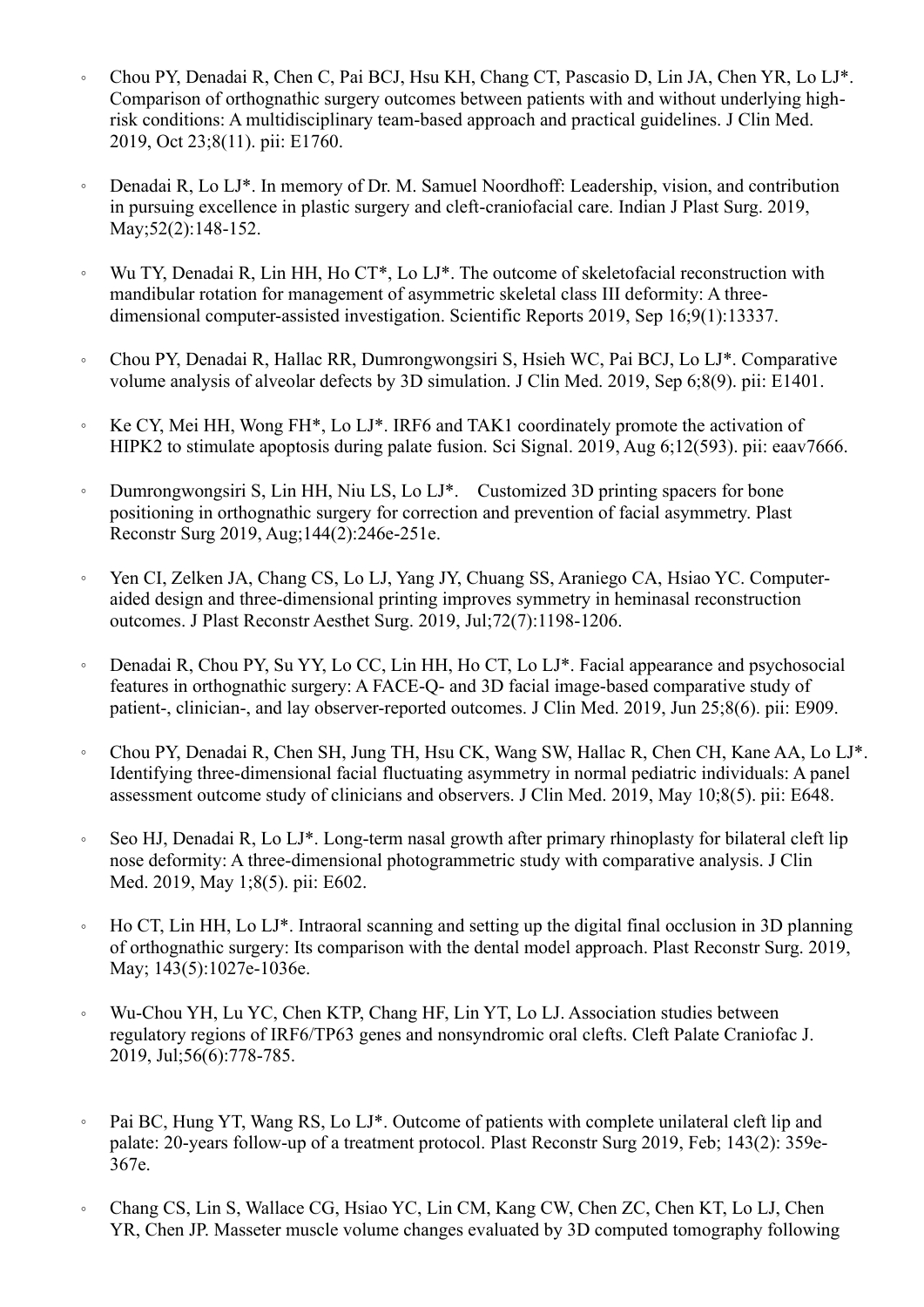repeated botulinum toxin-A injections in patients with square facial morphology. Ann Plast Surg 2019, Jan;82 (1S Suppl 1):S29-S32.

- **EXECUTE:** Lee SF, Dumrongwongsiri S, Lo LJ\*. Perception of lip cant as a sign of facial abnormality: Assessment by laypersons and professionals. Ann Plast Surg 2019, 82: S140-S143
- 。 Mao SH, Ajiwe T, Wang R, Wong FH, Chou PY\*, Lo LJ\*. The effectiveness of an international cleft mission model in Asia: An update. Ann Plast Surg 2019, 82: S23-S28.
- 。 Choi BK, Lee W, Lo LJ, Yang EJ. Is injury to the inferior alveolar nerve still common during orthognathic surgery? Manual twist technique for sagittal split ramus osteotomy. Br J Oral Maxillofac Surg. 2018, Dec;56(10):946-951.
- 。 Lim E, Pai BCJ, Daniel G, Jung SY, Lo LJ\*. Reconstruction of major dehiscence after bilateral cleft lip repair. J Craniofac Surg. 2018, 29: 2211-2213.
- 。 Hu CW, Hu CH, Wu-Chou YH, Lo LJ\*. SLC22A5 mutations in a patient with systemic primary carnitine deficiency and cleft palate- Successful perioperative management. J Craniofac Surg 2018, 29: 1601-1603.
- 。 Choi BK, Lee W, Lo LJ, Yang EJ. Modified rotational anterior segmental osteotomy for prevention of common complication (aged appearance). J Craniofac Surg. 2018, Jul;29(5):e517-e518.
- 。 Lo LJ, Weng JL, CT Ho, Lin HH. Three-dimensional region-based study on the relationship of soft and hard tissue changes after orthognathic surgery in patients with prognathism. PLoS One. 2018, Aug 1;13(8):e0200589.
- 。 Ruslin M, Hajrah-Yusuf AS, Tajrin A, Lo LJ, Forouzanfar T. Utilization of pedicled buccal fat pads for coverage of the lateral relaxing wound: A review of literature and a case series of 15 patients. J Clin Exp Dent. 2018, May 1;10(5):e502-e506.
- 。 Lin HH, Lonic D, Lo LJ\*. 3D printing in orthognathic surgery- A literature review. J Formos Med Assoc. 2018, Jul;117(7):547-558.
- 。 Chang CS, Wallace CG, Hsiao YC, Huang JJ, Chen ZC, Chang CJ, Lo LJ, Chen PK, Chen JP, Chen YR. Clinical evaluation of silicone gel in the treatment of cleft lip scars. Sci Rep. 2018, May 9;8(1):7422.
- 。 Chung KH, Lo LJ\*. One-stage vs. two-stage repair of asymmetric bilateral cleft lip: A 20-year retrospective study of clinical outcome. Plast Reconstr Surg 2018, May;141(5):1215-1224.
- 。 Ku YC, Lo LJ, Chen MC, Ko WC. Predicting need for orthognathic surgery in early permanent dentition patients with unilateral cleft lip and palate using receiver operating characteristic analysis. Am J Orthod Dentofacial Orthop. 2018, Mar;153(3):405-414.
- 。 Chang SY, Lonic D, Pai BCJ, Lo LJ\*. Primary repair in patients with unilateral complete cleft of lip and primary palate: Assessment of outcomes. Ann Plast Surg. 2018 Ann Plast Surg. 2018, Feb;80 (2S Suppl 1):S2-S6.
- 。 Chou PY, Hallac RR, Shih E, Trieu J, Penumatcha A, Das P, Meyer CA, Seaward JR, Kane AA: 3D-Printed Models of Cleft Lip and Palate for Surgical Training and Patient Education. Cleft Palate-Cran J, 2018, Vol. 55(3) 323-327.
- 。 Chung KH, Lo LJ. A new method for reconstruction of vermilion deficiency in cleft lip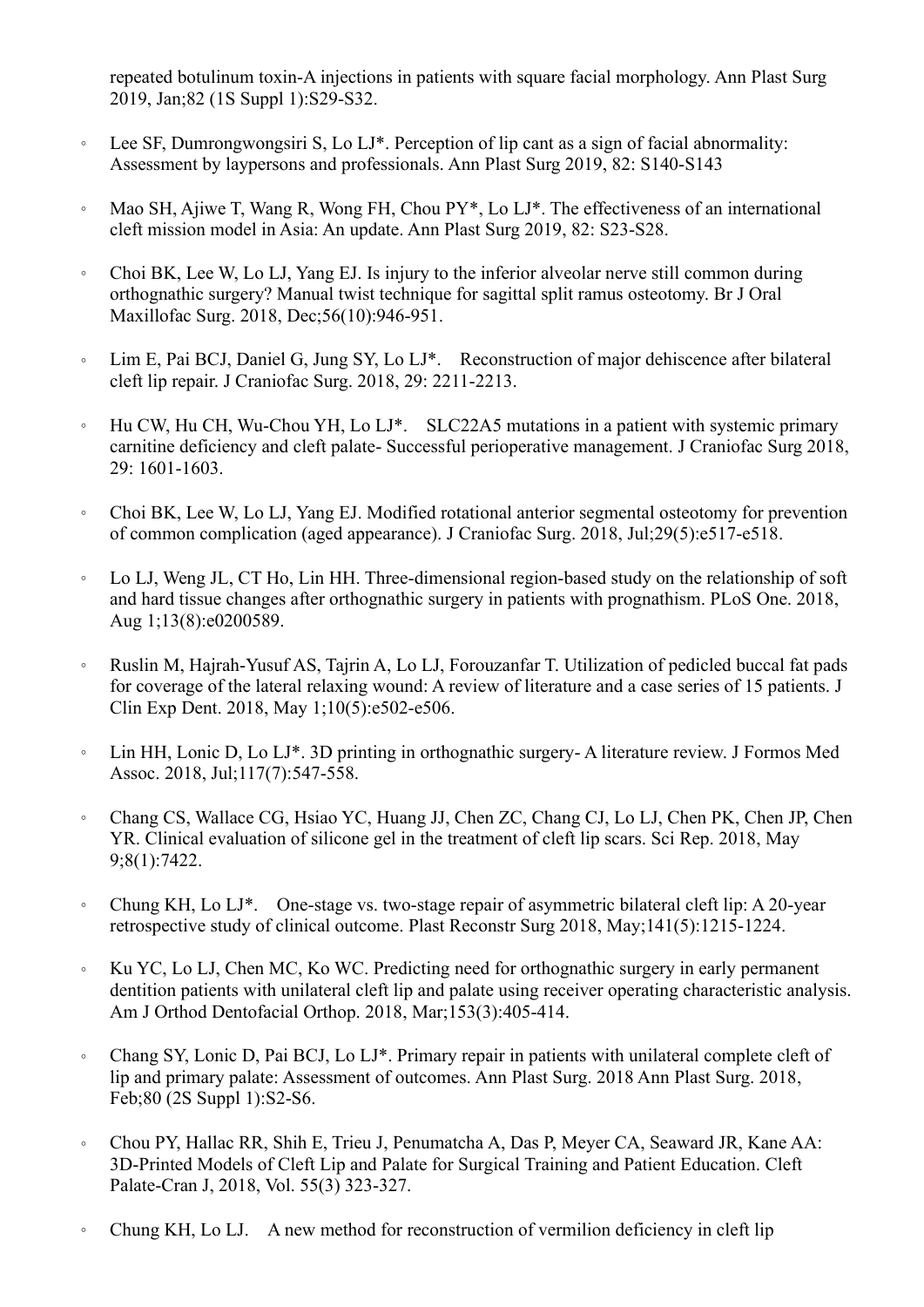deformity: The bi-winged myomucosa switch flap. Plast Reconstr Surg, 2017, Dec;140(6):1251- 1255.

- 。 Lonic D, Yamaguchi K, Pai BCJ, Lo LJ. Reinforcing the mucoperiosteal pocket with Scarpa's fascia graft in secondary alveolar bone grafting: a retrospective controlled outcome study. Plast Reconstr Surg, 2017, Oct;140(4):568e-578e.
- 。 Chin YP, Leno MB, Dumrongwongsiri S, Chung KH, Lin HH, Lo LJ. The pterygomaxillary junction: An imaging study for surgical information of LeFort I osteotomy. Scientific Reports, 2017, Aug 30;7(1):9953.
- 。 Yamaguchi K, Lonic D, Ko EWC, Lo LJ. An integrated surgical protocol for adult patients with hemifacial microsomia: Methods and outcome. PLoS One, 2017, Aug 4; 12(8): e0177223.
- 。 Wan SY, Tsai PY, Chen YY, Lo LJ. Tri-information and classification of perceived craniofacial asymmetry. International Journal of Computer Assisted Radiology and Surgery. 2016; 11 (Suppl 1): S138-S139.
- 。 Yamaguchi K, Lonic D, Lee CH, Wang SH, Yun C, Lo LJ. A treatment protocol for velopharyngeal insufficiency and the outcome. Plast Reconstr Surg, 2016, Aug; 138(2): 290e-9e.
- 。 Lonic D, Morris D, Lo LJ. Primary overcorrection of the unilateral cleft nasal deformity: Quantifying the results. Ann Plast Surg, 2016, Feb;77 Suppl 1:S25-9.
- 。 Chang WJ, See LC, Lo LJ. Time trend of incidence rates of cleft lip/palate in Taiwan from 1994 to 2013. Biomed J, 2016, 39: 150-154.
- 。 Yamaguchi K, Lonic D, Lee CH, Yun C, Lo LJ. Modified Furlow palatoplasty using small double-opposing Z-plasty: Surgical technique and outcome. Plast Reconstr Surg, 2016, Jun;137(6):1825-31.
- 。 Lonic D, Pai BC, Yamaguchi K, Chortrakarnkij P, Lin HH, Lo LJ: Computer-Assisted Orthognathic Surgery for Patients with Cleft Lip/Palate: From Traditional Planning to Three-Dimensional Surgical Simulation. PLoS One, 2016, 11(3):e0152014.
- 。 Lin S, Hsiao YC, Chang CS, Chen PK, Chen JP: Diced Cartilage Graft for Revision Rhinoplasty in a 64-year-old Cleft Patient: A Case Report. Plast Reconstr Surg Glob Open, 2016, 4(7):e813.
- 。 Lin S, Hsiao YC, Chang CS, Chen PK, Chen JP, Ueng SH: Histology and Long-term Stability of Diced Cartilage Graft for Revision Rhinoplasty in a Cleft Patient. Plast Reconstr Surg Glob Open, 2016, 4(6):e763.
- 。 Mardini S, Chim H, Seselgyte R, Chen PK: Predictors of Success in Furlow Palatoplasty for Submucous Clefts: An Experience with 91 Consecutive Patients. Plast Reconstr Surg, 2016, 137(1):135e-141e.
- 。 Yamaguchi K, Lonic D, Lo LJ: Complications following orthognathic surgery for patients with cleft lip/palate: A systematic review. J Formosan Med Assoc, 2016, 115(4):269-77.
- 。 Chang CS, Wallace CG, Hsiao YC, Chiu YT, Pai BC, Chen IJ, Liao YF, Liou EJ, Chen JP, Noordhoff MS: Difference in the Surgical Outcome of Unilateral Cleft Lip and Palate Patients with and without Pre-Alveolar Bone Graft Orthodontic Treatmen. Sci Rep., 2016, 6:23597.
- 。 Kang GC, Huang JJ, Chang CS, Por YC, Chen PK, Chen JP, Chen YR: Making a Little History with the Chang Gung Cleft Lip Repair Plast Reconstr Surg Glob Open, 2015, 3(6):e420.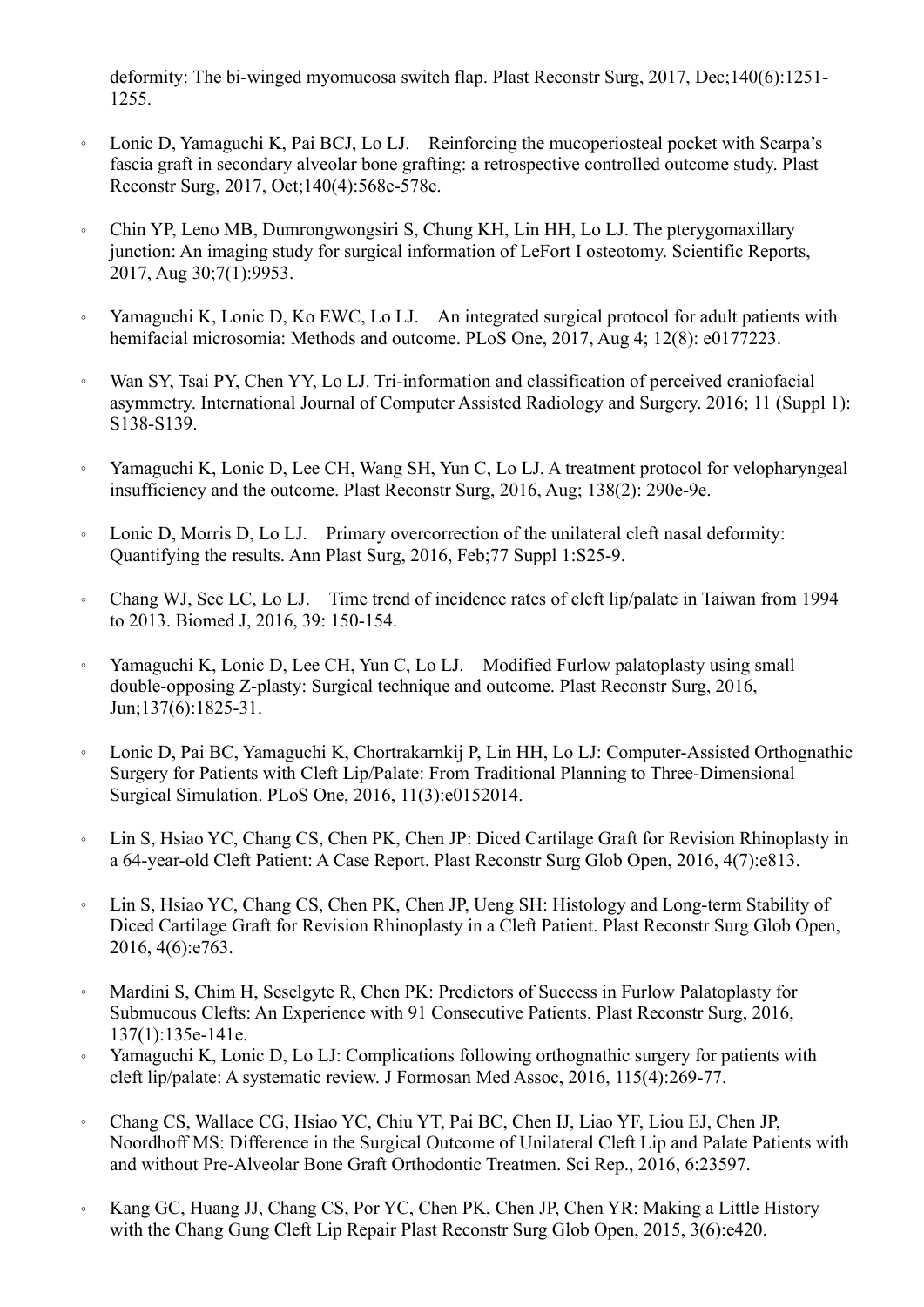- 。 Ke CY, Xiao WL, Chen CM, Wong FH, Lo LJ: IRF6 is the mediator of TGFβ3 during regulation of the epithelial mesenchymal transition and palatal fusion. Sci Rep., 2015, 5:12791.
- 。 Hsu PJ, Wang SH, Yun C, Lo LJ: Redo double opposing z-plasty is effective for correction of marginal velopharyngeal insufficiency. J Plast Reconstr Aesthet Surg, 2015, 68(9):1215-20.
- Chen PK, Por YC, Liou EJ, Chang FC: The effect of cleft maxillary distraction osteogenesis on the levator veli palatini and velopharyngeal function. J Craniofac Surg., 2015, 26(3):687-90.
- Lin HH, Huang CS, Lo LJ, Wan SY. Automatic assessment of facial attractiveness pre and post orthognathic surgery based on quantitative 3D shape features. International Journal of Computer Assisted Radiology and Surgery, 2014 (9), S189-S190,
- 。 Chang CS, Wallace CG, Hsiao YC, Chang CJ, Chen PK.: Botulinum toxin to improve results in cleft lip repair: a double-blinded, randomized, vehicle-controlled clinical trial. PLoS One, 2014, 26;9(12):e115690.
- CS Chang, Liao, Y. F., Wallace, C.G., Chan, F.C., Liou, E.J.W., Chen, P.K.T., Noordhoff, M.S.: Long Term Comparison of the Results of Four Techniques used for Bilateral Cleft Nose Repair. A Single Surgeon's Experience. Plast Reconstr Surg, 2014, 134(6):926e-36e.
- 。 Liao YF, Wang YC, Chen IJ, Pai CJ, Ko WC, Wang YC: Comparative outcomes of two nasoalveolar molding techniques for bilateral cleft nose deformity. Plast Reconstr Surg, 2014, 133(1):103-10.
- 。 Chun-Shin Chang, Betty Chien-Jung Pai,Yu-Fang Liao, Yu-Ting Chiu, Yuh-Jia Hsieh, I-Ju Chen, Eric Jen-Wein Liou, Philip Kuo-Ting Chen: Comparison of Two Nasoalveolar Molding Techniques in Unilateral Complete Cleft Lip Patients: A Randomized Prospective Single-Blinded Trial to Compare Nasal Outcomes. Plast Reconstr Surg, 2014, 134(2):275-82.
- 。 CS Chang, Wallace, Christopher Glenn; Hsiao, Yen-Chang; Chang, Chee-Jen; Chen, Philip Kuo-Ting: Botulinum Toxin to Improve Results in Cleft Lip Repair. Plast Reconstr Surg, 2014, 134(3):511-6.
- 。 Teng GY, Liou EJ: Interdental osteotomies induce regional acceleratory phenomenon and accelerate orthodontic tooth movement. J Oral Maxillofac Surg, 2014, 72(1):19-29.
- 。 Yu-Fang Liao, Ying-Hsin Lee, Ruby Wang, Chiung-Shing Huang, Philip Kuo-Ting Chen, Lun-Jou Lo, Yu-Ray Chen: Vomer flap for hard palate repair is related to favorable maxillary growth in unilateral cleft lip and palate Clin Oral Investig, 2014, 18(4):1269-76.
- 。 FP Paloyo-David, XC Yang, JL Lin, FH Wong, YH Wu-Chou, LJ Lo: Lower Lip Pits: Van Der Woude or Kabuki Syndrome? Cleft Palate-Cran J, 2014, Epub ahead of print.
- 。 Lei RL, Chen HS, Huang BY, Chen YC, , Lee HY, Chang CW, Wu CL: Population-based study of birth prevalence and factors associated with cleft lip and/or palate in Taiwan 2002-2009. PLoS One, 2013, 8(3):e58690.
- 。 PY Chou, CC Luo, PK Chen, YR Chen, M Samuel Noordhoff, LJ Lo: Preoperative Lip Measurement in Patients with Complete Unilateral Cleft Lip/Palate and Its Comparison with Norms. J Plast Reconstr Aesthet Surg, 2013, 66(4):513-7.
- 。 Y Xu, S Zhao, J Shi, Y Wang, B Shi, Q Zheng, LJ Lo: 3-Dimensional Computed Tomographic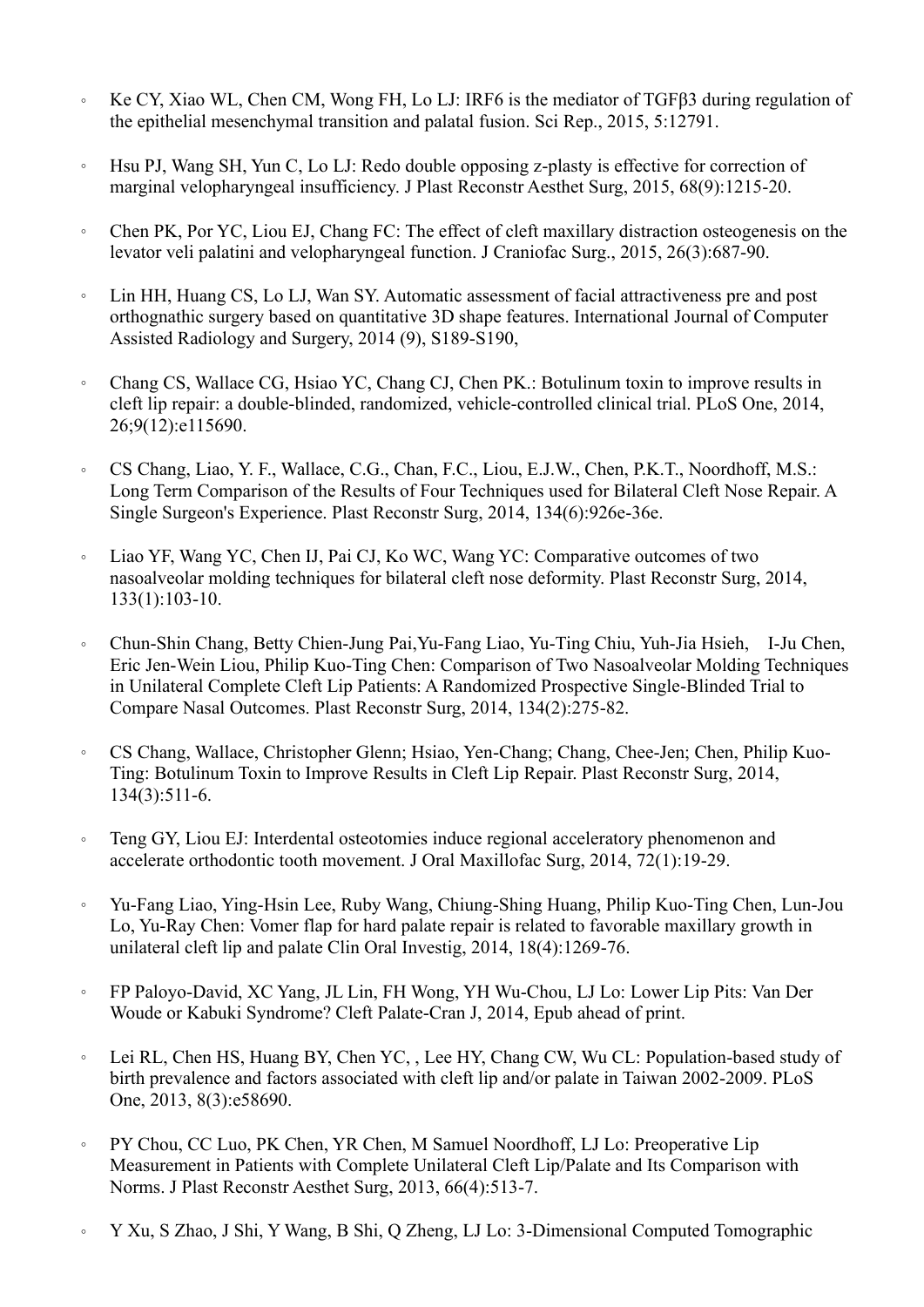Analysis of the Pharynx in Adult Patients with Unrepaired Isolated Cleft Palate. J Oral Maxillofac Surg, 2013, 71(8):1424-34.

- 。 YC Wang, YF Liao, PK Chen: Outcome of Gingivoperiosteoplasty for the Treatment of Alveolar Clefts in Patients with Unilateral Cleft Lip and Palate. J Oral Maxillofac Surg, 2013, 51(7):650-5.
- 。 Y Xu, JT Li, SF Zhao, B Shi, Q Zheng, Y Wang, LJ Lo: Four-Dimensional Changes of Nasolabial Positions in the Face of Chinese with Unilateral Cleft Lip and Palate. J Craniofac Surg, 2013, 24(2):473-8.
- 。 CH Chen, HT Liao, VB Shyu, PK Chen: Inverted-T Lip Reduction for Lower Lip Repair in Van Der Woude Syndrome: A Review and Comparison of Aesthetic Results. Int J Oral Maxillofacial Surg, 2013, 42(2):198-203.
- 。 YF Liao, YH Lee, R Wang, CS Huang, PK Chen, LJ Lo, YR Chen: Vomer Flap for Hard Palate Repair is Related to Favorable Maxillary Growth in Unilateral Cleft Lip and Palate. Clin Oral Investig, 2013, Epub ahead of print.
- 。 YH Lee, YF Liao: Hard Palate-Repair Technique and Facial Growth in Patients with Cleft Lip and Palate: A Systematic Review. Br J Oral Maxillofac Surg, 2013, 51(8):851-7.
- 。 TT Wu, EW Ko, PK Chen, CS Huang: Craniofacial Characteristics in Unilateral Complete Cleft Lip and Palate Patients with Congenitally Missing Teeth. Am J Orthodontics & Dentofacial Orthopedics, 2013, 144(3):381-90.
- 。 YF Liao, Hsieh YJ, Chen IJ, Ko WC, Chen PK.: Comparative outcomes of two nasoalveolar molding techniques for unilateral cleft nose deformity. Plast Reconstr Surg, 2012, 130(6):1289-95.
- 。 YW Chen, Chen KT, Chang PH, Su JL, Huang CC, Lee TJ: Is otitis media with effusion almost always accompanying cleft palate in children? The experience of 319 Asian patients. Laryngoscope, 2012, 122(1):220.
- 。 TC Lu, WL Lam, CS Chang, PK Chen: Primary Correction of the Nasal Deformity in Unilateral Incomplete Cleft Lip: A Comparative Study between Three Techniques. J Plast Reconstr Aesthet Surg, 2012, 65:456-463.
- 。 YJ Hsieh, YF Liao, A Shetty: Predictors of Poor Dental Arch Relationship in Young Children with Unilateral Cleft Lip and Palate. Clin Oral Investig, 2012, 16(4):1261-6.
- 。 YT Chiu, YF Liao: Is Cleft Severity Related to Maxillary Growth in Patients with Unilateral Cleft Lip and Palate? Cleft Palate-Cran J, 2012, 49(5):535-40.
- 。 HK Shin, YJ Hsieh, YF Liao, LJ Lo: Bony Stability and Soft Tissue Changes after Orthognathic Surgery on Patients with Cleft. Archives of Plastic Surgery, 2012, 13:4-9.
- 。 CS Chang, L Bergeron, PK Chen,: Diced Cartilage Rhinoplasty Technique for Cleft Lip Patients. Cleft Palate-Cran J, 2011, 48(6):663-669.
- 。 YT Chiu, YF Liao, PK Chen: Initial Cleft Severity and Maxillary Growth in Patients with Complete Unilateral Cleft Lip and Palate. Am J Orthodontics & Dentofacial Orthopedics, 2011, 140(2):189-95.
- 。 YF Liao, IY Yang, R Wang, C Yun, CS Huang: Two-stage palate repair with delayed hard palate closure is related to favorable maxillary growth in unilateral cleft lip and palate. Plast Reconstr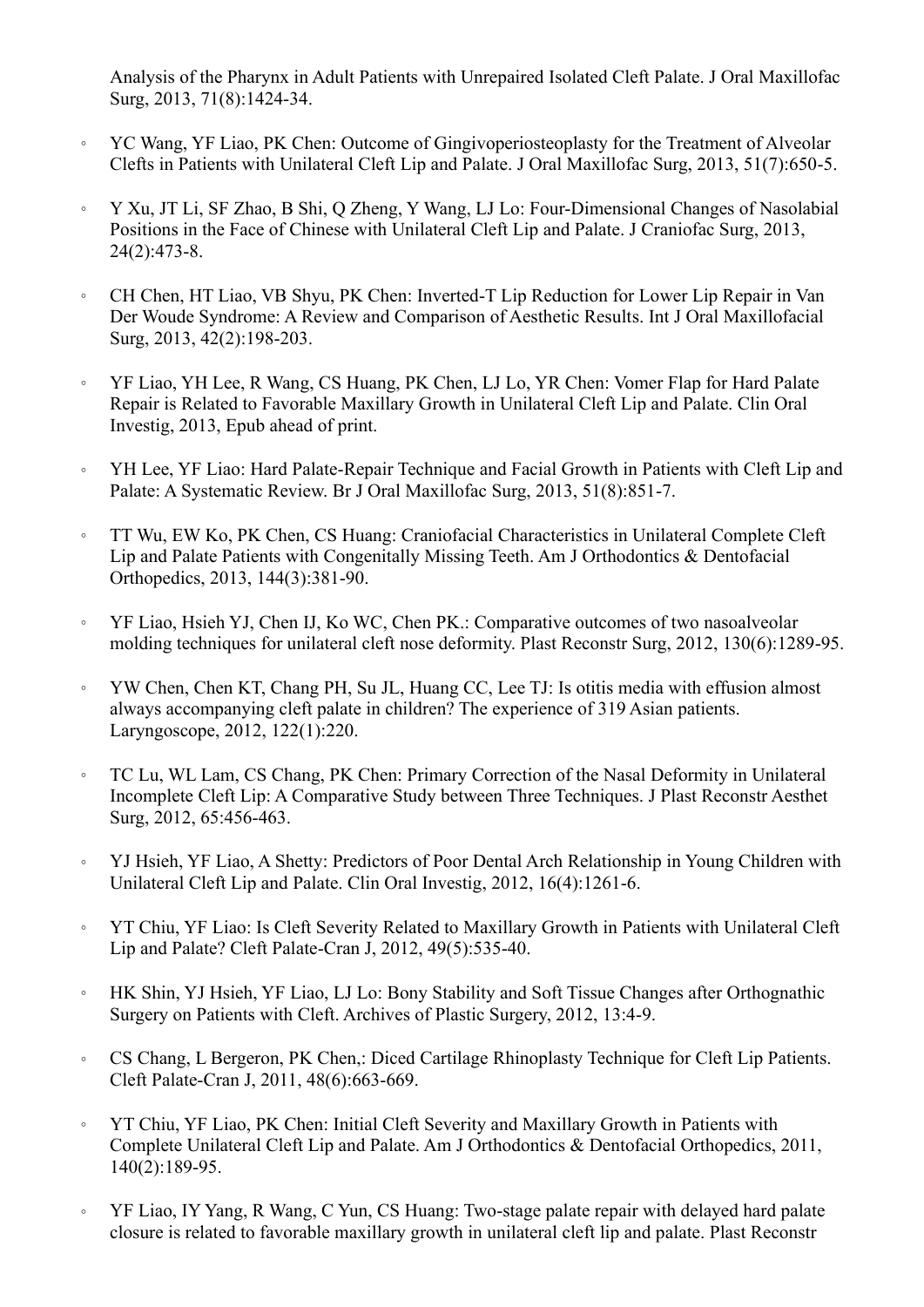Surg, 2010, 125(5):1503-1510.

- CS Chang, YC Por, EJW Liou, CJ Chang, PKT Chen\*, MS Noordhoff: Long-Term Comparison of Four Techniques for Obtaining Nasal Symmetry in Unilateral Complete Cleft Lip Patients: A Single Surgeon's Experience. Plast Reconstr Surg, 2010, 126(4):1276-1284.
- 。 YC Por, YC Tan, FC Chang, PK Chen: Revision of Pharyngeal Flaps Causing Obstructive Airway Symptoms: An Analysis of Treatment with Three Different Techniques Over 39 Years. J Plast Reconstr Aesthet Surg, 2010, 63(6):930-933.
- YF Liao, NK Prasad, YT Chiu, C Yun, PK Chen: Cleft Size at the Time of Palate Repair in Complete Unilateral Cleft Lip and Palate as an Indicator of Maxillary Growth. J Oral Maxillofac Surg, 2010, 39(10):956-961.
- 。 IY Yang, YF Liao: The Effect of 1-Stage Versus 2-Stage Palate Repair on Facial Growth in Patients with Cleft Lip and Palate: A Review. J Oral Maxillofac Surg, 2010, 39(10):945-950.
- 。 CHY Hsieh, EW Ko, PK Chen, CS Huang: The Effect of Gingivoperiosteoplasty on Facial Growth in Patients with Complete Unilateral Cleft Lip and Palate. Cleft Palate-Cran J, 2010, 47(5):439- 446.
- WN Lin, R Wang, EC Cheong, LJ Lo: Use of Hemisphincter Pharyngoplasty in the Management of Velopharyngeal Insufficiency after Pharyngeal Flap: An Outcome Study. Ann Plast Surg, 2010, 65(2):201-205.
- 。 CC Yu, RC Goh, LJ Lo, PK Chen, YR Chen: Surgical Repair for Macrostomia: Significance of Z-Plasty Limb Directions. Ann Plast Surg, 2010, 64(6):751-754.
- 。 EK Chou, EW Ko, PK Chen, JC Yu, SC Chang: Microform or incomplete median cleft lip: strategy and management. Plast Reconstr Surg, 2009, 124(6):437e-8e.
- YF Liao, IF Lin: Dental Arch Relationships after Two-Flap Palatoplasty in Taiwanese Patients with Unilateral Cleft Lip and Palate. Int J Oral Maxillofacial Surg, 2009, 38:1133-1136.
- 。 PK Chen, MS Noordhoff: Bilateral Cleft Lip and Nose Repair. Comprehensive Cleft Care, 2009, 331-342.
- 。 YF Liao, CS Huang, IF Lin: Intraoral Photographs for Rating Dental Arch Relationships in Unilateral Cleft Lip and Palate. Cleft Palate-Cran J, 2009, 46:415-419.
- 。 HT Liao, CH Chen, L Bergeron, EW Ko, PK Chen, YR Chen: Alveolar One Grafting in the Treatment of Midline Alveolar Cleft and Diastema in Incomplete Median Cleft Lip. J Oral Maxillofac Surg, 2008, 37(10):886-891.
- 。 YL Chen, PK Chen, LB Jeng, CS Huang, LC Yang, HY Chung, SC Chang: Periodontal Regeneration Using Ex Vivo Autologous Stem Cells Engineered to Express the BMP-2 Gene: An Alternative to Alveolaplasty. Gene Ther, 2008, 15(22):1469-77.
- LM Kink-Seidenstricker, DB Becker, DP Govier, VB DeLeon, LJ Lo, AA Kane: Comparative Osseous and Soft Tissue Morphology Following Cleft Lip Repair. Cleft Palate-Cran J, 2008, 45:511-517.
- 。 JW Liou, M. Subramanian, K.T. Chen: Progressive changes of columella length and nasal growth after nasoalveolar molding in bilateral cleft patients: a 3-year follow-up study. Plast Reconstr Surg,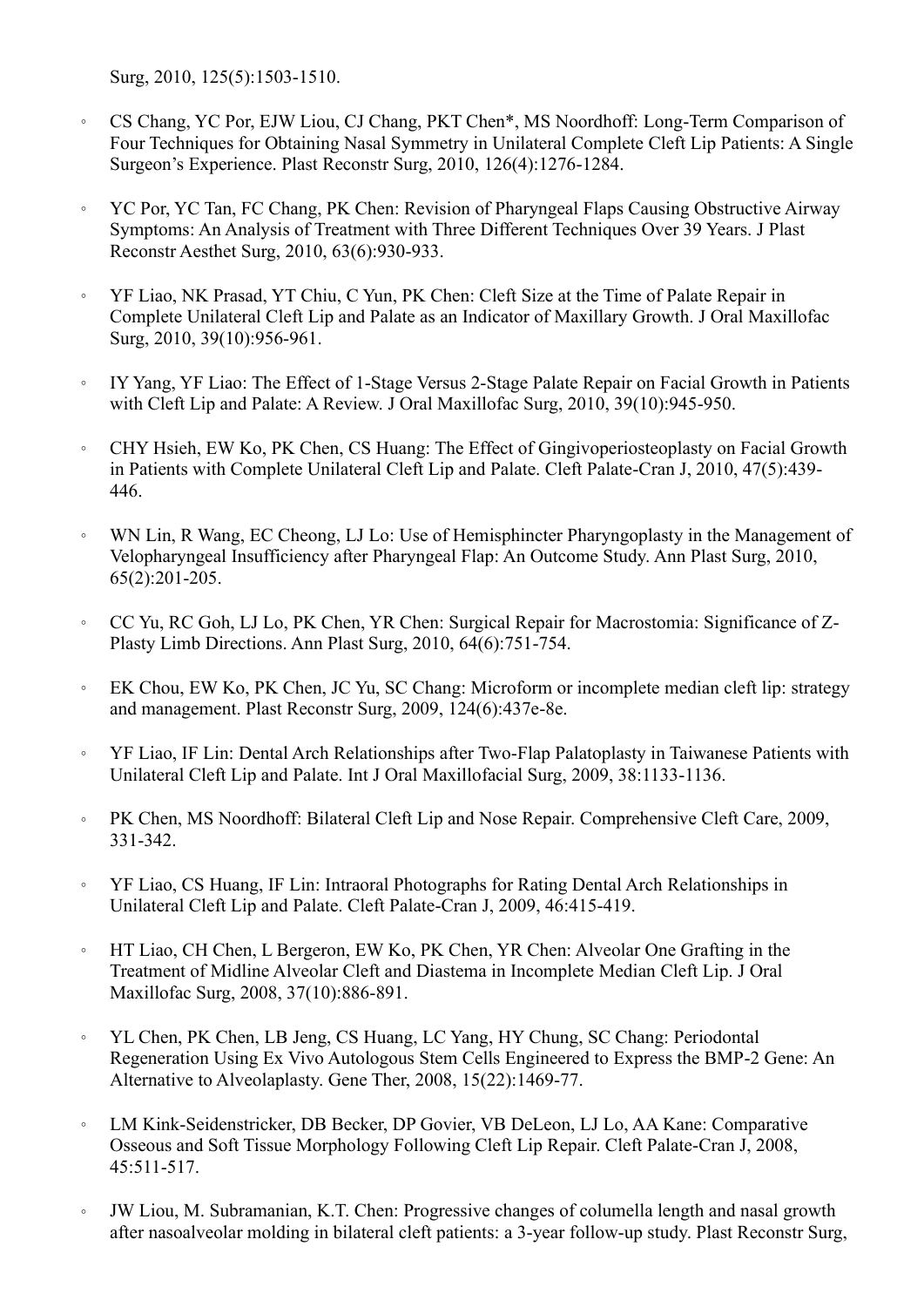2007, 119(2):642-648.

- 。 AA Kane, V.B. DeLeon, C. Valeri, D.B. Becker, J.T. Richtsmeier, L.J. Lo: Preoperative osseous dysmorphology in unilateral complete cleft lip and palate: a quantitative analysis of computed tomography data. Plast Reconstr Surg, 2007, 119(4):1295-1301.
- 。 E Diah, LJ Lo, CS Huang, G Sudjatmiko, I Susanti, YR Chen: Maxillary Growth of Adult Patients with Unoperated Cleft: Answers to the Debates. J Plast Reconstr Aesthet Surg, 2007, 60(4):407-413.
- 。 JJ Huang, JW Hou, YC Tan, PK Chen, LJ Lo, YR Chen: Van Der Woude Syndrome: Clinical Presentation in 64 Patients. Cleft Palate-Cran J, 2007, 44(6):649-652.
- 。 MS Noordhoff, PK Chen: Unilateral Cheiloplasty. Saunders Elsevier, 2006, 93:165-215.
- 。 YF Liao, TJ Cole, M Mars: Hard Palate Repair Timing and Facial Growth in Unilateral Cleft Lip and Palate: A Longitudinal Study. Cleft Palate-Cran J, 2006, 43(5):547-556.
- YF Liao, M Mars: Hard Palate Repair Timing and Facial Growth in Cleft Lip and Palate: a Systematic Review. Cleft Palate-Cran J, 2006, 43(5):563-570.
- 。 PKT Chen, MS Noordhoff: Treatment of complete cleft lip-nasal deformity. SEMINARS IN PLASTIC SURGERY, 2005, 19(4):329-341.
- 。 YF Liao, M Mars: Long-Term Effects of Palate Repair on Craniofacial Morphology in Patients with Unilateral Cleft Lip and Palate. Cleft Palate-Cran J, 2005, 42(6):594-600.
- YF Liao, M Mars: Long-Term Effects of Lip Repair on Dentofacial Morphology in Patients with Unilateral Cleft Lip and Palate. Cleft Palate-Cran J, 2005, 42(5):526-532.
- 。 YF Liao, M Mars: Long-Term Effects of Clefts on Craniofacial Morphology in Patients with Unilateral Cleft Lip and Palate. Cleft Palate-Cran J, 2005, 42(6):601-609.
- 。 JW Liou, WC Tsai: A New Protocol for Maxillary Protraction in Cleft Patients: Repetitive Weekly Protocol of Alternate Rapid Maxillary Expansions and Constrictions. Cleft Palate-Cran J, 2005, 42(2):121-127.
- 。 BC Pai, WC Ko, CS Huang, JW Liou: Symmetry of the Nose after Presurgical Nasoalveolar Molding in Infants with Unilateral Cleft Lip and Palate: A Preliminary Study. Cleft Palate-Cran J, 2005, 42(6):658-663.
- JW Liou, M.B. Subramanian, K.T. Chen, C.S. Huang: The progressive changes of nasal symmetry and growth after nasoalveolar molding: a three-year follow-up study. Plast Reconstr Surg, 2004, 114(4):858-864.
- 。 YF Liao, CS Huang, YY Tsai, MS Noordhoff: Craniofacial Morphology in Children with Complete Bilateral Cleft Lip and Palate: Does Infantile Size of the Premaxilla Predetermine Outcome? Cleft Palate-Cran J, 2004, 41(4):410-415.
- 。 LJ Lo, AA Kane, YR Chen: Simultaneous reconstruction of the secondary bilateral cleft lip and nasal deformity: Abbe flap revisited. Plast Reconstr Surg, 2003, 112(5):1219-1227.
- 。 LJ Lo, FH Wong, YR Chen, WY Lin, WC Ko: Palatal Surface Area Measurement: Comparisons Among Different Cleft Types. Ann Plast Surg, 2003, 50(1):18-24.